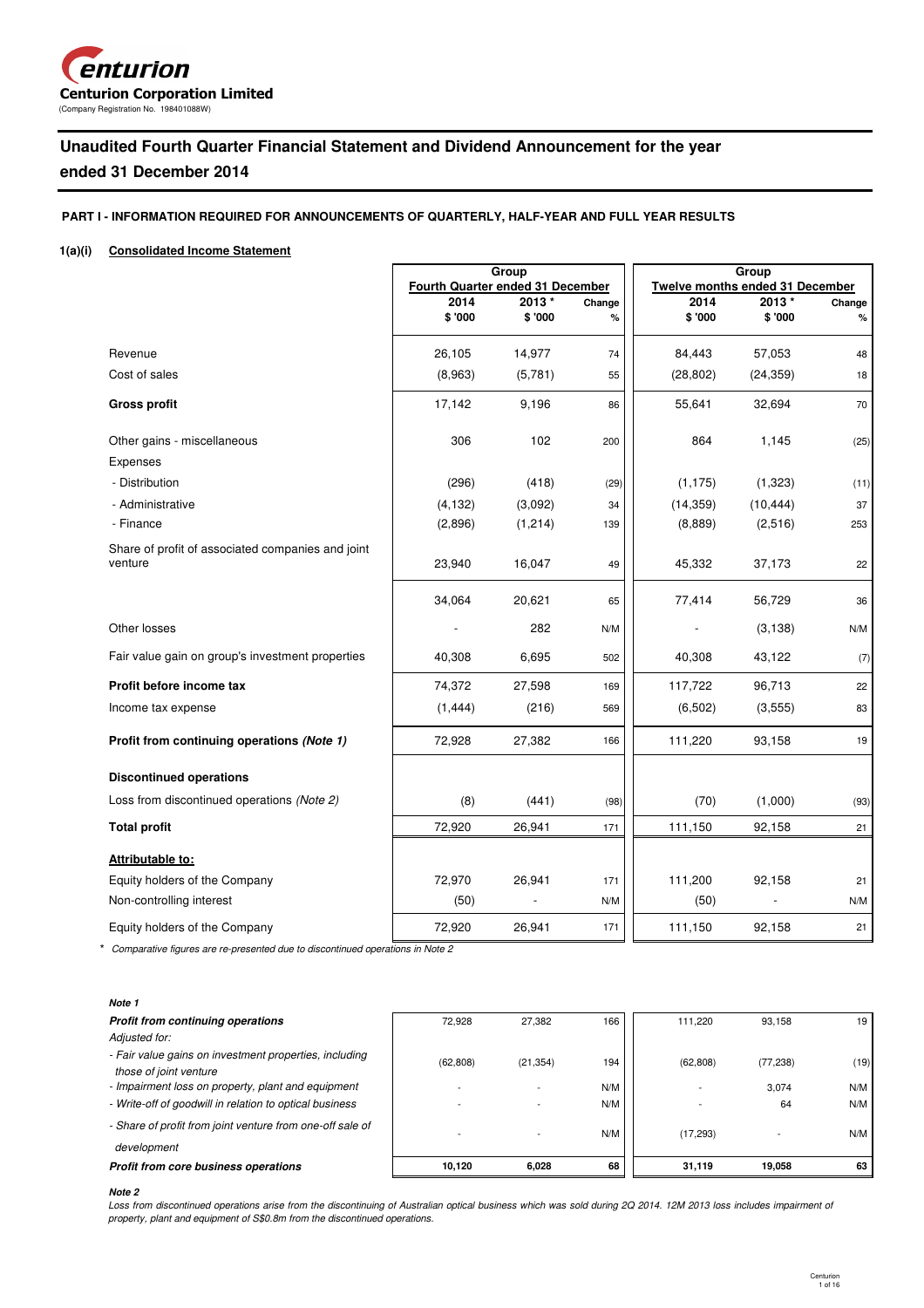#### **1(a)(ii) Consolidated Statement of Comprehensive Income**

|                                                                 | <b>Fourth Quarter ended 31 December</b> |                          |        | Twelve months ended 31 December |                          |        |
|-----------------------------------------------------------------|-----------------------------------------|--------------------------|--------|---------------------------------|--------------------------|--------|
|                                                                 | 2014                                    | 2013                     | Change | 2014                            | 2013                     | Change |
|                                                                 | \$'000                                  | \$'000                   | %      | \$'000                          | \$ '000                  | %      |
| Total profit                                                    | 72,920                                  | 26,941                   | 171    | 111,150                         | 92,158                   | 21     |
| Currency translation differences                                | (2,822)                                 | (700)                    | 303    | (5.518)                         | (3, 426)                 | 61     |
| Financial assets, available-for-sale                            |                                         |                          |        |                                 |                          |        |
| Fair value (loss)/gain                                          | (42)                                    | 390                      | N/M    | (206)                           | 271                      | N/M    |
| Reclassification from fair value reserve to profit for the year |                                         | $\overline{\phantom{0}}$ | N/M    | 153                             | $\overline{\phantom{a}}$ | N/M    |
|                                                                 | (2,864)                                 | (310)                    | 824    | (5,571)                         | (3, 155)                 | 77     |
| Total comprehensive income                                      | 70,056                                  | 26,631                   | 163    | 105,579                         | 89,003                   | 19     |
| Attributable to:                                                |                                         |                          |        |                                 |                          |        |
| Equity holders of the Company                                   | 70,106                                  | 26,631                   | 163    | 105,629                         | 89,003                   | 19     |
| Non-Controlling Interest                                        | (50)                                    | ٠                        | N/M    | (50)                            |                          | N/M    |
| Equity holders of the Company                                   | 70,056                                  | 26,631                   | 163    | 105,579                         | 89,003                   | 19     |

# **1(a)(iii) Notes to Consolidated Income Statement**

The below notes do not include the impact attributed to the discontinued operations:

|                                                        | Fourth Quarter ended 31 December |         |                          | <b>Twelve months ended 31 December</b> |          |         |
|--------------------------------------------------------|----------------------------------|---------|--------------------------|----------------------------------------|----------|---------|
|                                                        | 2014                             | 2013    | Change                   | 2014                                   | 2013     | Changel |
|                                                        | \$ '000                          | \$ '000 | %                        | \$ '000                                | \$'000   | %       |
| After (charging) / crediting:                          |                                  |         |                          |                                        |          |         |
| Interest expense                                       | (2,896)                          | (1,214) | 139                      | (8,889)                                | (2,516)  | 253     |
| Depreciation and amortisation                          | (1,728)                          | (1,725) | $\overline{\phantom{a}}$ | (6, 867)                               | (7, 342) | (6)     |
| (Allowance)/write back for doubtful debts (net)        | (30)                             | 82      | N/M                      | (115)                                  | (42)     | 174     |
| Currency exchange gain/(loss) (net)                    | 8                                | (101)   | N/M                      | (93)                                   | (413)    | (77)    |
| Net gain/(loss) on sale of property, plant & equipment | 82                               | (15)    | N/M                      | 48                                     | (14)     | N/M     |
| Goodwill written off                                   |                                  |         | N/M                      |                                        | (64)     | N/M     |
| Impairment of property, plant and equipment            |                                  | 282     | N/M                      |                                        | (3,074)  | N/M     |
|                                                        |                                  |         |                          |                                        |          |         |
|                                                        |                                  |         |                          |                                        |          |         |

### The miscellaneous gains (net) comprise the following:

|                                     |        | <b>Fourth Quarter ended 31 December</b> |        |         | <b>Twelve months ended 31 December</b> |        |  |
|-------------------------------------|--------|-----------------------------------------|--------|---------|----------------------------------------|--------|--|
|                                     | 2014   | 2013*                                   | Change | 2014    | 2013*                                  | Change |  |
|                                     | \$'000 | \$ '000                                 | %      | \$ '000 | \$ '000                                | %      |  |
| Other rental income                 | 40     | 112                                     | (64)   | 305     | 1,105                                  | (72)   |  |
| Interest income                     | 3      | 44                                      | N/M    | 246     | 156                                    | 58     |  |
| Dividend income                     | 28     | 28                                      | $\sim$ | 111     | 188                                    | (41)   |  |
| Currency exchange gain/(loss) (net) | 8      | (101)                                   | N/M    | (93)    | (413)                                  | (77)   |  |
| <b>Others</b>                       | 227    | 19                                      | 1.095  | 295     | 109                                    | 171    |  |
| Other miscellaneous gains - net     | 306    | 102                                     | 200    | 864     | 1.145                                  | (25)   |  |

N/M : Not meaningful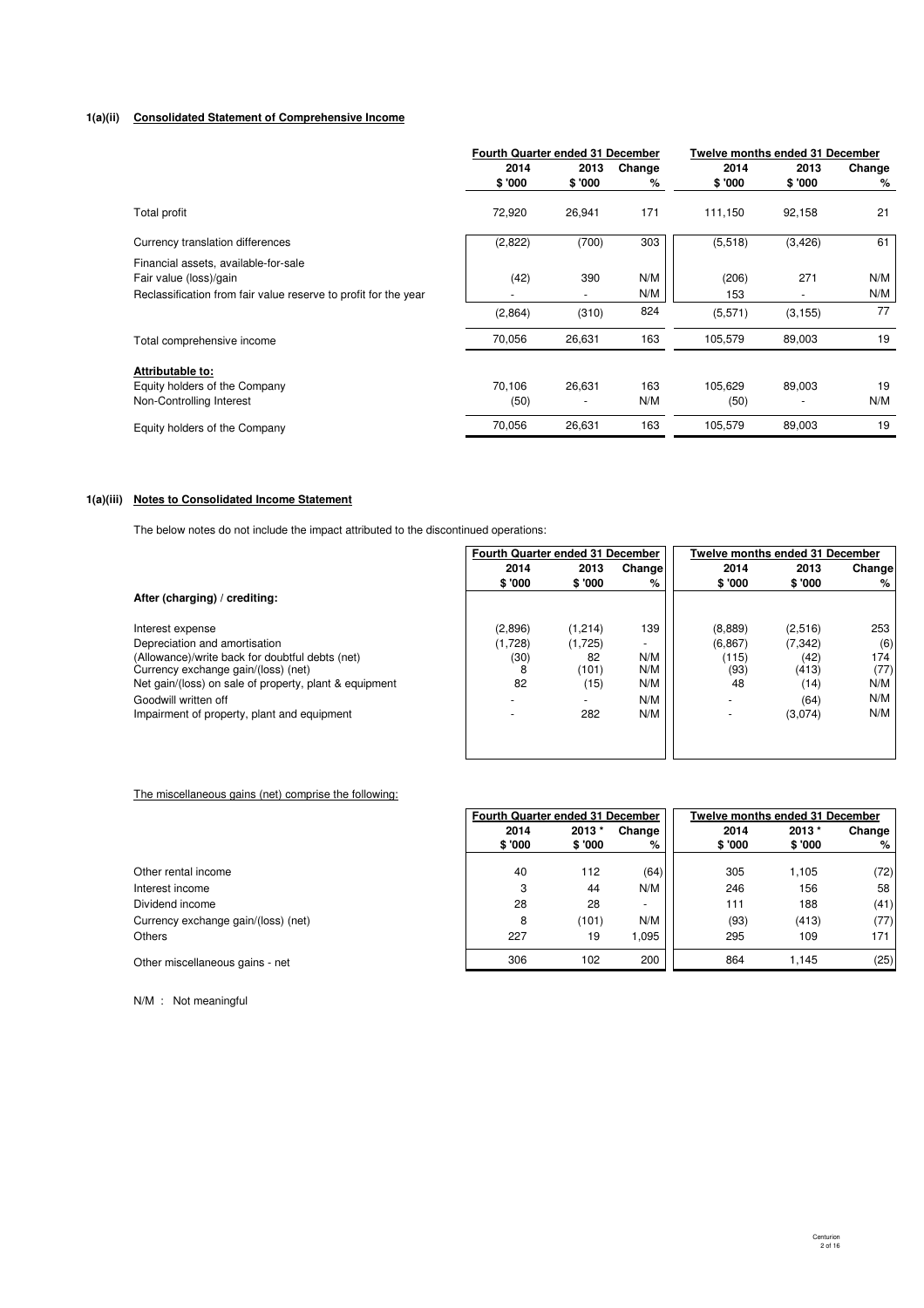### **ACQUISITION OF ADDITIONAL 36% IN SHANGHAI HUADE PHOTOELECTRON SCIENCE & TECHNOLOGY CO. LTD. ("SHD")**

On 27 January 2014, Advance Technology Investment Limited ("ATL"), an indirect wholly-owned subsidiary of the Company, has acquired an additional 36% of the equity interest in Shanghai Huade Photoelectron Science & Technology Co. Ltd. ("SHD"), a 49% associated company, from Chinatex (Beijing), an existing shareholder of SHD, for a total consideration of RMB10,000 (equivalent to S\$2,084).

SHD is now an indirect 85% owned subsidiary of the Company. The acquisition was satisfied by cash and funded through internal resources of the Company.

Based on the unaudited management accounts that are subject to finalisation, the details of the consideration paid, the assets acquired and liabilities assumed, the non-controlling interest and fair value of previously held equity interest recognised and the effects on the cash flows of the Group, at the acquisition date are as follows:

|                                                                                     | \$'000         |
|-------------------------------------------------------------------------------------|----------------|
| Identifiable assets acquired and liabilities assumed                                |                |
| Cash & cash equivalents                                                             | 372            |
| Other current assets                                                                | 64<br>29       |
| Plant and equipment<br>Investment property                                          | 3,962          |
| <b>Total assets</b>                                                                 | 4,427          |
| Trade and other payables                                                            | (989)          |
| <b>Borrowings</b>                                                                   | (3, 436)       |
| <b>Total liabilities</b>                                                            | (4, 425)       |
| Identifiable net assets                                                             | 2              |
| Add: Non-controlling interest at proportionate share of the identifiable net assets |                |
| Consideration paid for additional 36% equity interest                               | $\overline{c}$ |
| Effect on cash flows of the Group                                                   |                |
|                                                                                     | \$'000         |
| Cash paid                                                                           | (2)            |
| Less: cash and cash equivalents in subsidiary acquired                              | 372            |
| Cash inflow on acquisition                                                          | 370            |
| * Amounts are less than \$1,000                                                     |                |

Centurion 3 of 16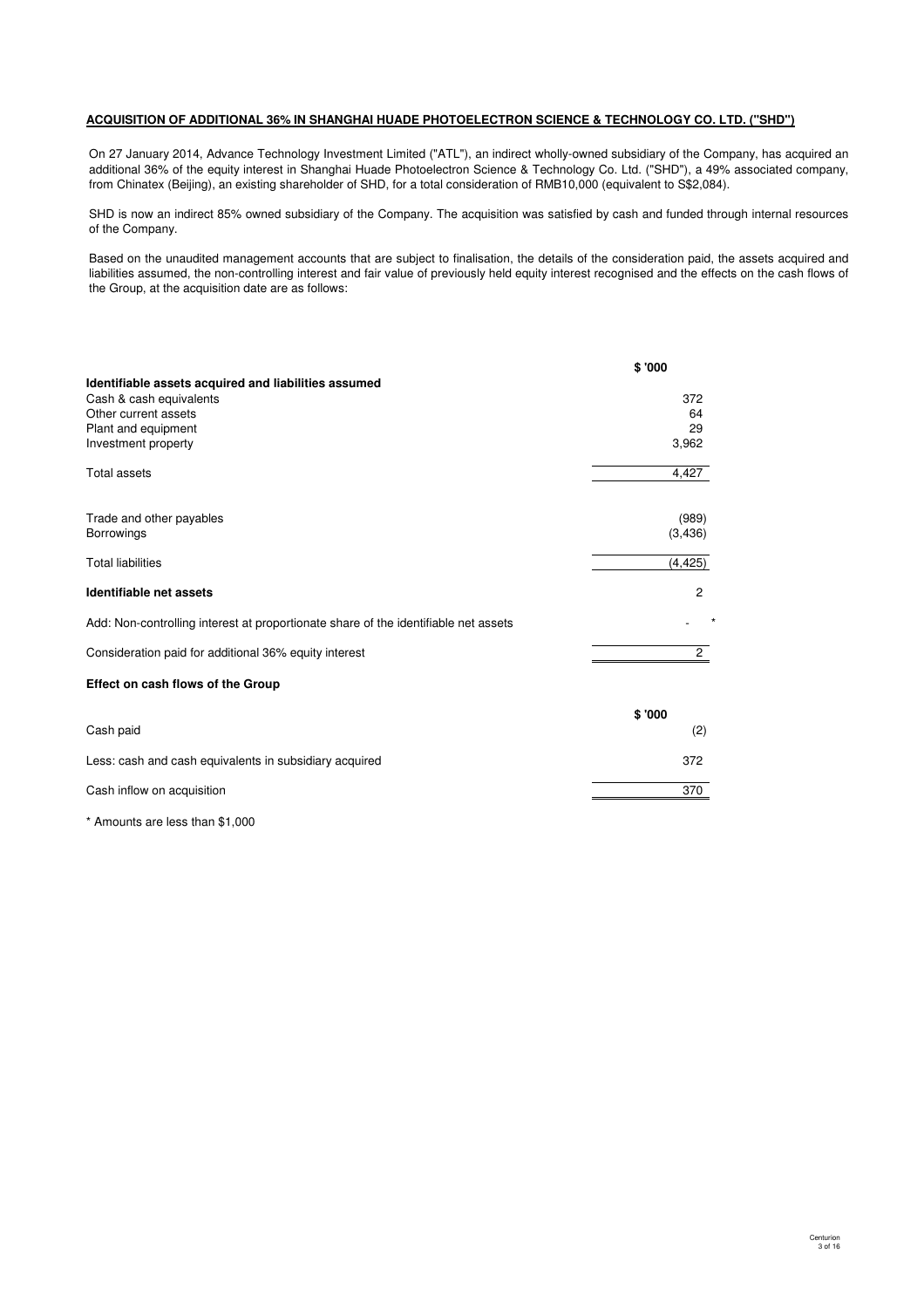# **1(b)(i) Balance Sheets**

|                                                           | Group          |              | Company               |               |  |
|-----------------------------------------------------------|----------------|--------------|-----------------------|---------------|--|
|                                                           | 31 Dec 14      | 31 Dec 13    | 31 Dec 14             | 31 Dec 13     |  |
|                                                           | \$'000         | \$'000       | \$'000                | \$'000        |  |
| <b>Current assets</b>                                     |                |              |                       |               |  |
| Cash and cash equivalents                                 | 63,144         | 44,374       | 21,680                | 19,480        |  |
| Trade and other receivables                               | 4,993          | 11,195       | 7,944                 | 12,391        |  |
| Inventories                                               | 643            | 994          |                       |               |  |
| Other current assets                                      | 13,666         | 11,083       | 264                   | 2,224         |  |
|                                                           | 82,446         | 67,646       | 29,888                | 34,095        |  |
| <b>Non-current assets</b>                                 |                |              |                       |               |  |
| Trade and other receivables                               | 604            |              | 271,245               | 264,932       |  |
| Other non-current assets                                  | 265            | 265          | 265                   | 265           |  |
| Financial assets, available-for-sale                      | 2,314          | 2,521        | 2,314                 | 2,521         |  |
| Investments in associated companies                       | 1,371          | 1,348        | 1,298                 | 1,298         |  |
| Investments in joint venture                              | 84,418         | 52,569       | L.                    | L,            |  |
| Investments in subsidiaries                               |                |              | 18,762                | 10,046        |  |
| Investment properties                                     | 684,437        | 368,712      |                       |               |  |
| Property, plant & equipment<br>Deferred income tax assets | 6,385          | 6,019        | 265<br>$\overline{a}$ | 119<br>$\sim$ |  |
| Intangible assets                                         | 60<br>11,733   | 91<br>16,673 |                       |               |  |
|                                                           |                |              |                       |               |  |
|                                                           | 791,587        | 448,198      | 294,149               | 279,181       |  |
| <b>Total assets</b>                                       | 874,033        | 515,844      | 324,037               | 313,276       |  |
| <b>Current liabilities</b>                                |                |              |                       |               |  |
| Trade and other payables                                  | (40, 545)      | (25, 850)    | (6, 329)              | (3,343)       |  |
| Current income tax liabilities                            | (7,064)        | (6,908)      | (192)                 | (133)         |  |
| <b>Borrowings</b>                                         | (23, 379)      | (17, 357)    | $\overline{a}$        |               |  |
|                                                           | (70, 988)      | (50, 115)    | (6, 521)              | (3, 476)      |  |
| <b>Non-current liabilities</b>                            |                |              |                       |               |  |
| <b>Borrowings</b>                                         | (408, 081)     | (168, 833)   | (99, 125)             | (98, 661)     |  |
| Other payables                                            | (276)          | (871)        |                       |               |  |
| Deferred income tax liabilities                           | (3, 128)       | (3, 104)     | (26)                  | (25)          |  |
|                                                           | (411, 485)     | (172, 808)   | (99, 151)             | (98, 686)     |  |
|                                                           |                |              |                       |               |  |
| <b>Total liabilities</b>                                  | (482, 473)     | (222, 923)   | (105, 672)            | (102, 162)    |  |
| <b>Net assets</b>                                         | 391,560        | 292,921      | 218,365               | 211,114       |  |
| <b>Equity</b>                                             |                |              |                       |               |  |
| Share capital                                             | 89,836         | 89,431       | 201,147               | 200,742       |  |
| Other reserves                                            | 6,763          | 12,334       | 302                   | 509           |  |
| Retained profits                                          | 294,031        | 191,156      | 16,916                | 9,863         |  |
|                                                           |                |              |                       |               |  |
| Non-controlling Interest                                  | 390,630<br>930 | 292,921      | 218,365               | 211,114       |  |
|                                                           |                |              |                       |               |  |
| <b>Total equity</b>                                       | 391,560        | 292,921      | 218,365               | 211,114       |  |
| Total borrowings                                          | 431,460        | 186,190      |                       |               |  |
| Gearing ratio*                                            | 52%            | 39%          |                       |               |  |

# \* The gearing ratio is computed as borrowings divided by total capital. Total capital is calculated as borrowings plus net assets of the Group.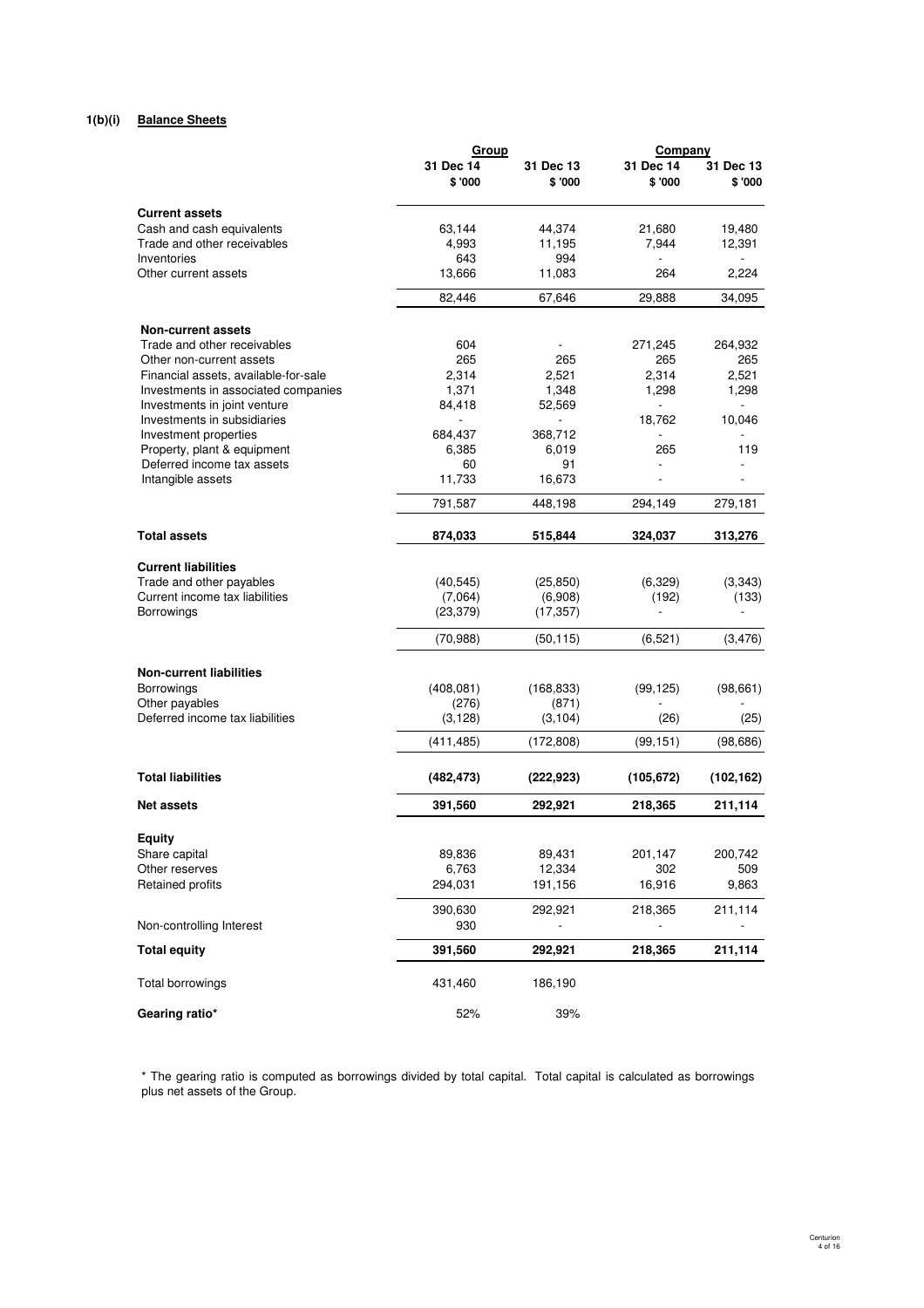# **1(b)(ii) Group's borrowings and debt securities**

**(a) Amount repayable in one year or less, or on demand**

|                  | As at     | As at     |
|------------------|-----------|-----------|
|                  | 31 Dec 14 | 31 Dec 13 |
|                  | \$'000    | \$'000    |
| <b>Secured</b>   | 23,379    | 17,357    |
| <b>Unsecured</b> | ۰         | -         |
| <b>Sub Total</b> | 23,379    | 17,357    |

# **(b) Amount repayable after one year**

|                   | As at     | As at     |
|-------------------|-----------|-----------|
|                   | 31 Dec 14 | 31 Dec 13 |
|                   | \$'000    | \$'000    |
| <b>Secured</b>    | 304,836   | 70,172    |
| <b>Unsecured</b>  | 103,245   | 98,661    |
| <b>Sub Total</b>  | 408,081   | 168,833   |
| <b>Total Debt</b> | 431,460   | 186,190   |

# **(c) Details of any collateral**

The Group's secured borrowings includes bank borrowings and lease liabilities. The borrowings are secured by fixed charges over the investment properties and certain property, plant and equipment of the subsidiaries.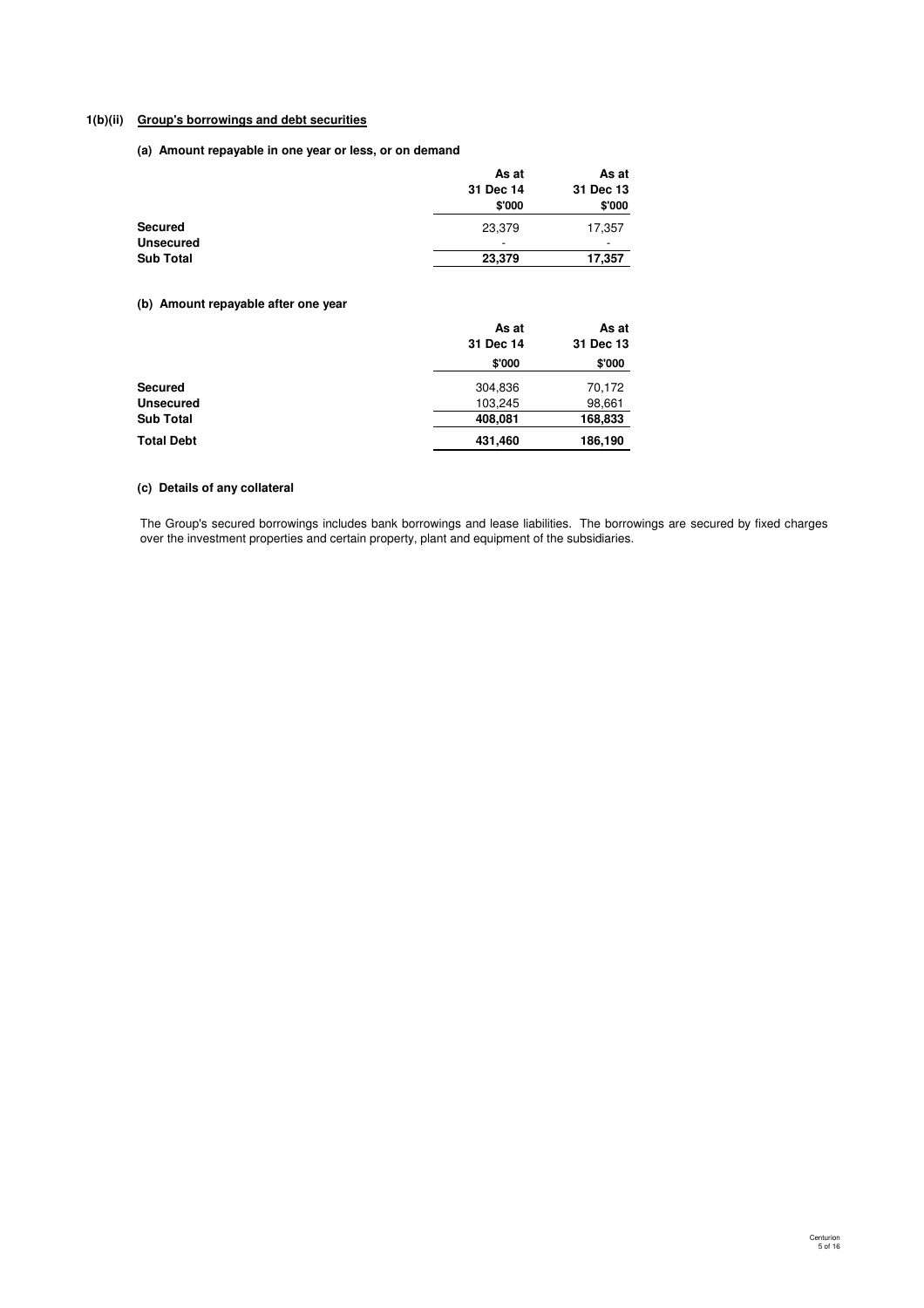# **1 (c) Consolidated Cash Flow Statement**

The below consolidated cash flow statement includes the impact on the cash flows of the Group attributed to the discontinued operations.

|                                                                                                                  | Fourth Quarter ended 31 December |                        | Twelve months ended 31 December |                         |  |
|------------------------------------------------------------------------------------------------------------------|----------------------------------|------------------------|---------------------------------|-------------------------|--|
|                                                                                                                  | 2014<br>\$ '000                  | 2013<br>\$ '000        | 2014<br>\$'000                  | 2013<br>\$'000          |  |
| Cash flows from operating activities                                                                             |                                  |                        |                                 |                         |  |
| <b>Total profit</b>                                                                                              | 72,920                           | 26,941                 | 111,150                         | 92,158                  |  |
| Adjustment for:                                                                                                  | 1,444                            | 225                    | 6,502                           |                         |  |
| Income tax expense<br>Depreciation and amortisation                                                              | 1,730                            | 1,830                  | 6,894                           | 3,537<br>7,973          |  |
| Allowance/(write back) for impairment of trade and other receivables                                             | 30                               | (7)                    | 204                             | 251                     |  |
| Net (gain)/loss on disposal of property, plant and equipment                                                     | (82)                             | 15                     | (723)                           | 14                      |  |
| Impairment in investment in associated company<br>Interest income                                                | (32)                             | $\overline{c}$<br>(86) | (359)                           | $\overline{c}$<br>(372) |  |
| Dividend income                                                                                                  | (28)                             | (28)                   | (111)                           | (188)                   |  |
| Interest expense                                                                                                 | 2,896                            | 1,226                  | 8,889                           | 2,527                   |  |
| Share of profits of associated companies and joint venture (net)                                                 | (23,940)                         | (16, 047)              | (45, 332)                       | (37, 173)               |  |
| Goodwill written off<br>Impairment of property, plant and equipment                                              |                                  |                        | ä,                              | 64<br>3,865             |  |
| Fair value gain on investment properties                                                                         | (40, 308)                        | (6,695)                | (40, 308)                       | (43, 122)               |  |
| Currency translation differences                                                                                 | (1, 850)                         | (24)                   | (4,747)                         | (274)                   |  |
| Reclassification from fair value reserve to profit for the year                                                  |                                  |                        | 153                             |                         |  |
| Operating cash flow before working capital changes                                                               | 12,780                           | 7,352                  | 42,212                          | 29,262                  |  |
| Changes in working capital<br>Inventories                                                                        | 26                               | 164                    | 351                             | 598                     |  |
| Trade and other receivables                                                                                      | (3,697)                          | 1,318                  | 3,796                           | 2,617                   |  |
| Other current assets                                                                                             | 5,972                            | 262                    | 5,426                           | (506)                   |  |
| Trade and other payables                                                                                         | (2,833)                          | 3,327                  | 5,260                           | (261)                   |  |
| Cash generated from operations                                                                                   | 12,248                           | 12,423                 | 57,045                          | 31,710                  |  |
| Income tax paid - net                                                                                            | (22)                             | (605)                  | (6, 450)                        | (3,903)                 |  |
| Net cash provided by operating activities                                                                        | 12,226                           | 11,818                 | 50,595                          | 27,807                  |  |
| Cash flows from investing activities                                                                             |                                  |                        |                                 |                         |  |
| Proceeds from disposal of property, plant and equipment                                                          | 3                                | 22                     | 797                             | 77                      |  |
| Proceeds from redemption of financial assets, available-for-sale                                                 |                                  |                        |                                 | 2,000                   |  |
| Additions of investment property<br>Purchase of property, plant and equipment                                    | (11,079)<br>(748)                | (95, 953)<br>(566)     | (265, 766)<br>(2, 377)          | (112, 253)<br>(1,764)   |  |
| Acquisition of interest in subsidiaries, net of cash acquired                                                    |                                  |                        | 370                             | (3,677)                 |  |
| Loan to associate company                                                                                        | (211)                            |                        | (668)                           |                         |  |
| Interest received                                                                                                | 32                               | 86                     | 359                             | 372                     |  |
| Dividend received<br>Dividend received from joint venture                                                        | 28<br>4,500                      | 28                     | 111<br>13,500                   | 188<br>٠                |  |
| Short term deposits released as security from bank                                                               |                                  |                        | 816                             |                         |  |
| Short-term bank deposits pledged                                                                                 | (4,020)                          | 4                      | (4,020)                         | 4                       |  |
| Short term deposits released as escrow settled                                                                   |                                  |                        | ٠                               | 3,744                   |  |
| Deposits paid for acquisition of investment property<br>Deposits refunded for acquisition of investment property | (9,820)                          | (2,607)                | (9,820)<br>2,071                | (9, 137)                |  |
| Net cash used in investing activities                                                                            | (21, 315)                        | (98, 986)              | (264, 627)                      | (120, 446)              |  |
| Cash flows from financing activities                                                                             |                                  |                        |                                 |                         |  |
| Proceeds from borrowings                                                                                         | 23,821                           | 108.273                | 273,173                         | 123,688                 |  |
| Repayment of borrowings                                                                                          | (21, 571)                        | (4,546)                | (32, 152)                       | (13,079)                |  |
| Interest paid                                                                                                    | (2,775)                          | (1,226)                | (8, 425)                        | (2,527)                 |  |
| Acquisition of additional interest in a subsidiary<br>Capital contribution from warrants exercised               |                                  | (294)                  | 405                             | (4, 469)                |  |
| Dividends paid to shareholders                                                                                   |                                  |                        | (8,325)                         | (3,018)                 |  |
| Cash provided by non-controlling interest                                                                        | 5,100                            |                        | 5,100                           |                         |  |
| Net cash provided by financing activities                                                                        | 4,575                            | 102,207                | 229,776                         | 100,595                 |  |
| Net (decrease)/increase in cash and cash equivalents held                                                        | (4, 514)                         | 15,039                 | 15,744                          | 7,956                   |  |
| Cash and cash equivalents at beginning of the period                                                             | 63,781                           | 28,767                 | 43,558                          | 36,460                  |  |
| Effects of exchange rate changes on cash and cash equivalents                                                    | (143)                            | (248)                  | (178)                           | (858)                   |  |
| Cash and cash equivalents at end of the year                                                                     | 59,124                           | 43,558                 | 59,124                          | 43,558                  |  |
|                                                                                                                  |                                  |                        |                                 |                         |  |
| * The consolidated cash and cash equivalents comprise the following:                                             |                                  |                        |                                 |                         |  |
| Cash and bank balances                                                                                           | 63,144                           | 44,374                 | 63,144                          | 44,374                  |  |
| Short-term bank deposits charged as security to bank                                                             | (4,020)                          | (816)                  | (4,020)                         | (816)                   |  |
|                                                                                                                  | 59,124                           | 43,558                 | 59,124                          | 43,558                  |  |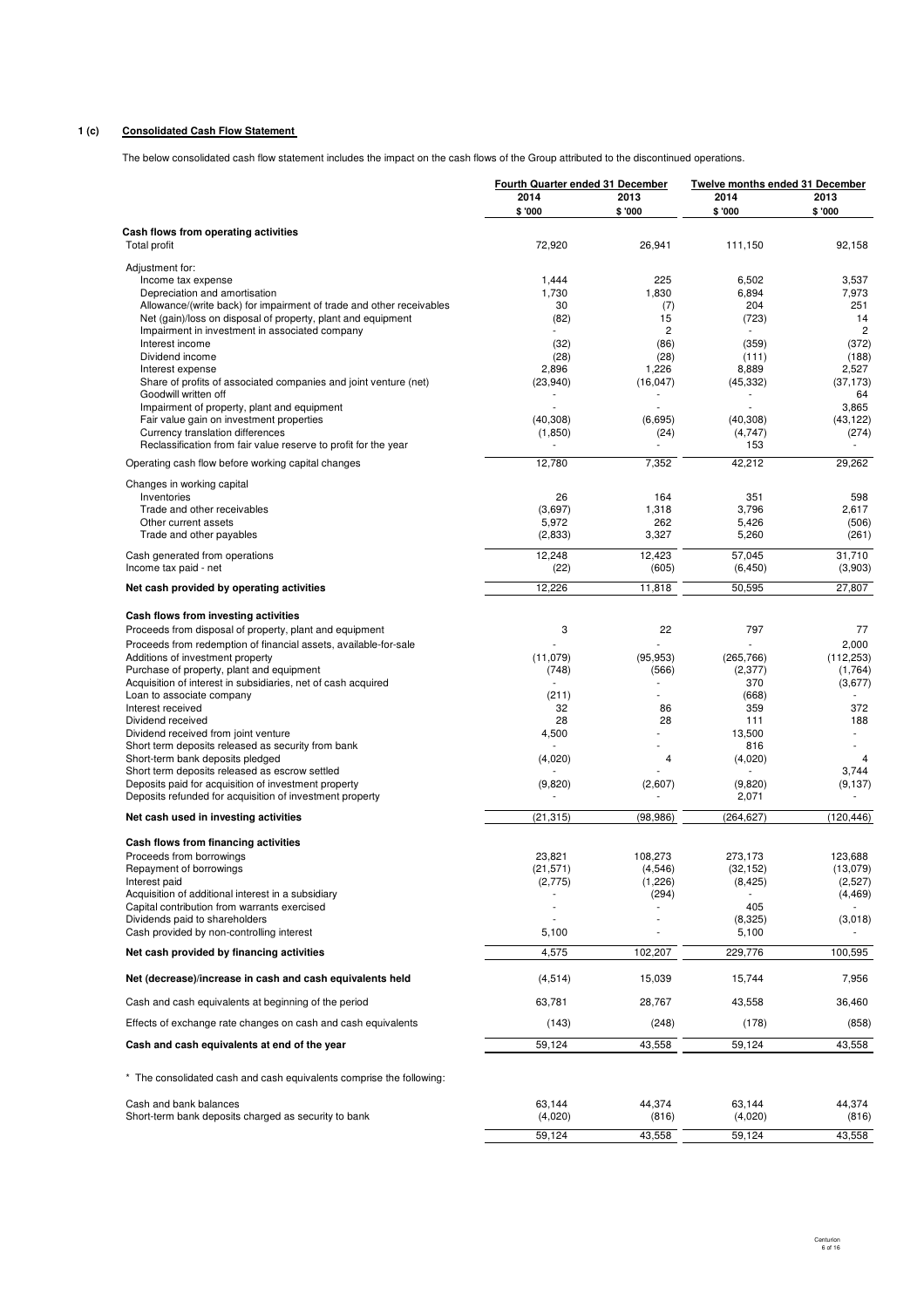# **1(d)(i) Statement of Changes in Equity**

As at 31 Dec 2014 vs 31 Dec 2013

| <b>GROUP</b><br>2014                                 | <b>Share</b><br>Capital<br>\$'000 | Other<br><b>Reserves</b><br>\$'000 | Retained<br><b>Profits</b><br>\$'000 | Total<br><b>Equity</b><br>\$'000 | Non-controlling<br>Interest<br>\$'000 | Total<br><b>Equity</b><br>\$'000 |
|------------------------------------------------------|-----------------------------------|------------------------------------|--------------------------------------|----------------------------------|---------------------------------------|----------------------------------|
| Balance as at 1 Jan 2014                             | 89,431                            | 12,334                             | 191,156                              | 292,921                          | $\overline{\phantom{a}}$              | 292,921                          |
| Dividends relating to FY2013 paid                    |                                   | $\overline{\phantom{a}}$           | (4,541)                              | (4,541)                          | $\overline{a}$                        | (4, 541)                         |
| Dividends relating to FY2014 paid                    |                                   |                                    | (3,784)                              | (3,784)                          |                                       | (3,784)                          |
| Non-controlling interest share in a<br>subsidiary    |                                   |                                    |                                      |                                  | 980                                   | 980                              |
| Issuance of shares pursuant to warrants<br>exercised | 405                               |                                    |                                      | 405                              | -                                     | 405                              |
| Profit/(loss) for the year                           |                                   |                                    | 111,200                              | 111,200                          | (50)                                  | 111,150                          |
| Other comprehensive loss for the year                |                                   | (5, 571)                           |                                      | (5,571)                          |                                       | (5,571)                          |
| Balance as at 31 Dec 2014                            | 89,836                            | 6,763                              | 294,031                              | 390,630                          | 930                                   | 391,560                          |

# **← Attributable to equity holders of the Company**

| <b>GROUP</b><br>2013                                                                               | <b>Share</b><br>Capital<br>\$'000 | Other<br><b>Reserves</b><br>\$'000 | Retained<br><b>Profits</b><br>\$'000 | Total<br>Equity<br>\$'000 | Non-controlling<br>Interest<br>\$'000 | Total<br><b>Equity</b><br>\$'000 |
|----------------------------------------------------------------------------------------------------|-----------------------------------|------------------------------------|--------------------------------------|---------------------------|---------------------------------------|----------------------------------|
| Balance as at 1 Jan 2013 as previously<br>reported                                                 | 89,431                            | 15,482                             | 1,308                                | 106,221                   | 3,702                                 | 109,923                          |
| Effects of the change in accounting policy                                                         | $\overline{\phantom{a}}$          |                                    | 101,050                              | 101,057                   | 424                                   | 101,481                          |
| As restated 1 Jan 2013                                                                             | 89,431                            | 15,489                             | 102,358                              | 207,278                   | 4,126                                 | 211,404                          |
| Dividends relating to FY2012 paid                                                                  |                                   |                                    | (3,018)                              | (3,018)                   |                                       | (3,018)                          |
| Adjustment on acquisition of additional<br>shares in a subsidiary from non-controlling<br>interest |                                   |                                    | (342)                                | (342)                     | (4, 126)                              | (4, 468)                         |
| Profit for the year                                                                                |                                   |                                    | 92,158                               | 92,158                    |                                       | 92,158                           |
| Other comprehensive loss for the year                                                              |                                   | (3, 155)                           |                                      | (3, 155)                  |                                       | (3, 155)                         |
| Balance as at 31 Dec 2013                                                                          | 89,431                            | 12.334                             | 191,156                              | 292,921                   |                                       | 292,921                          |

| <b>COMPANY</b><br>2014                               | <b>Share</b><br>Capital<br>\$'000 | Other<br><b>Reserves</b><br>\$'000 | <b>Retained</b><br><b>Profits</b><br>\$'000 | Total<br>\$'000 |
|------------------------------------------------------|-----------------------------------|------------------------------------|---------------------------------------------|-----------------|
| Balance as at 1 Jan 2014                             | 200.742                           | 509                                | 9.863                                       | 211,114         |
| Dividends relating to FY2013 paid                    |                                   |                                    | (4,541)                                     | (4, 541)        |
| Dividends relating to FY2014 paid                    |                                   |                                    | (3,784)                                     | (3,784)         |
| Issuance of shares pursuant to warrants<br>exercised | 405                               |                                    |                                             | 405             |
| Profit for the year                                  |                                   |                                    | 15.378                                      | 15,378          |
| Other comprehensive loss for the year                |                                   | (207)                              |                                             | (207)           |
| Balance as at 31 Dec 2014                            | 201,147                           | 302                                | 16.916                                      | 218,365         |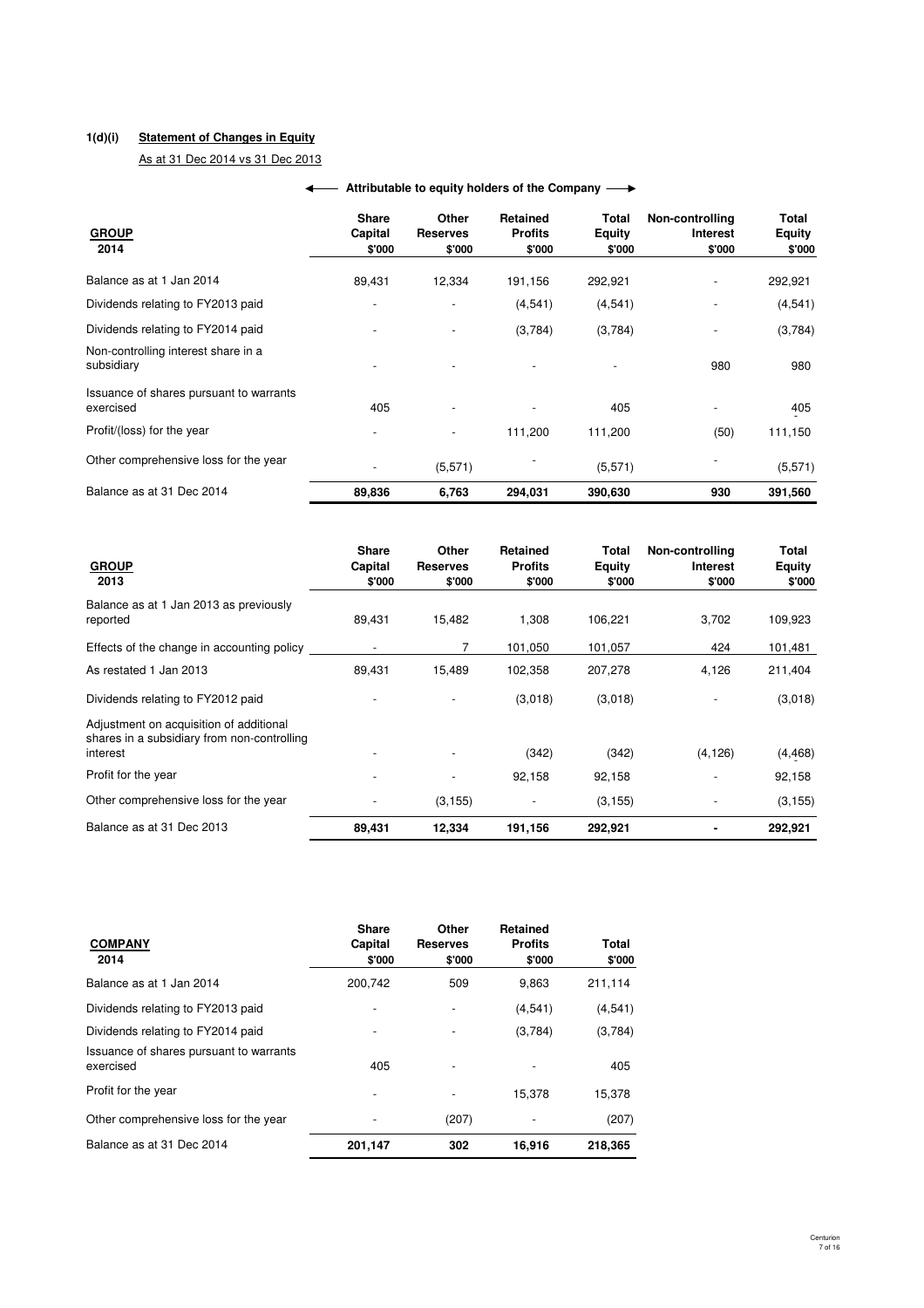| <b>COMPANY</b><br>2013                  | <b>Share</b><br>Capital<br>\$'000 | Other<br><b>Reserves</b><br>\$'000 | Retained<br><b>Profits</b><br>\$'000 | Total<br>\$'000 |
|-----------------------------------------|-----------------------------------|------------------------------------|--------------------------------------|-----------------|
| Balance as at 1 Jan 2013                | 200,742                           | 238                                | 5,100                                | 206,080         |
| Dividends relating to FY2012 paid       |                                   |                                    | (3,018)                              | (3,018)         |
| Profit for the year                     |                                   |                                    | 7.781                                | 7,781           |
| Other comprehensive income for the year |                                   | 271                                | $\overline{\phantom{a}}$             | 271             |
| Balance as at 31 Dec 2013               | 200,742                           | 509                                | 9,863                                | 211,114         |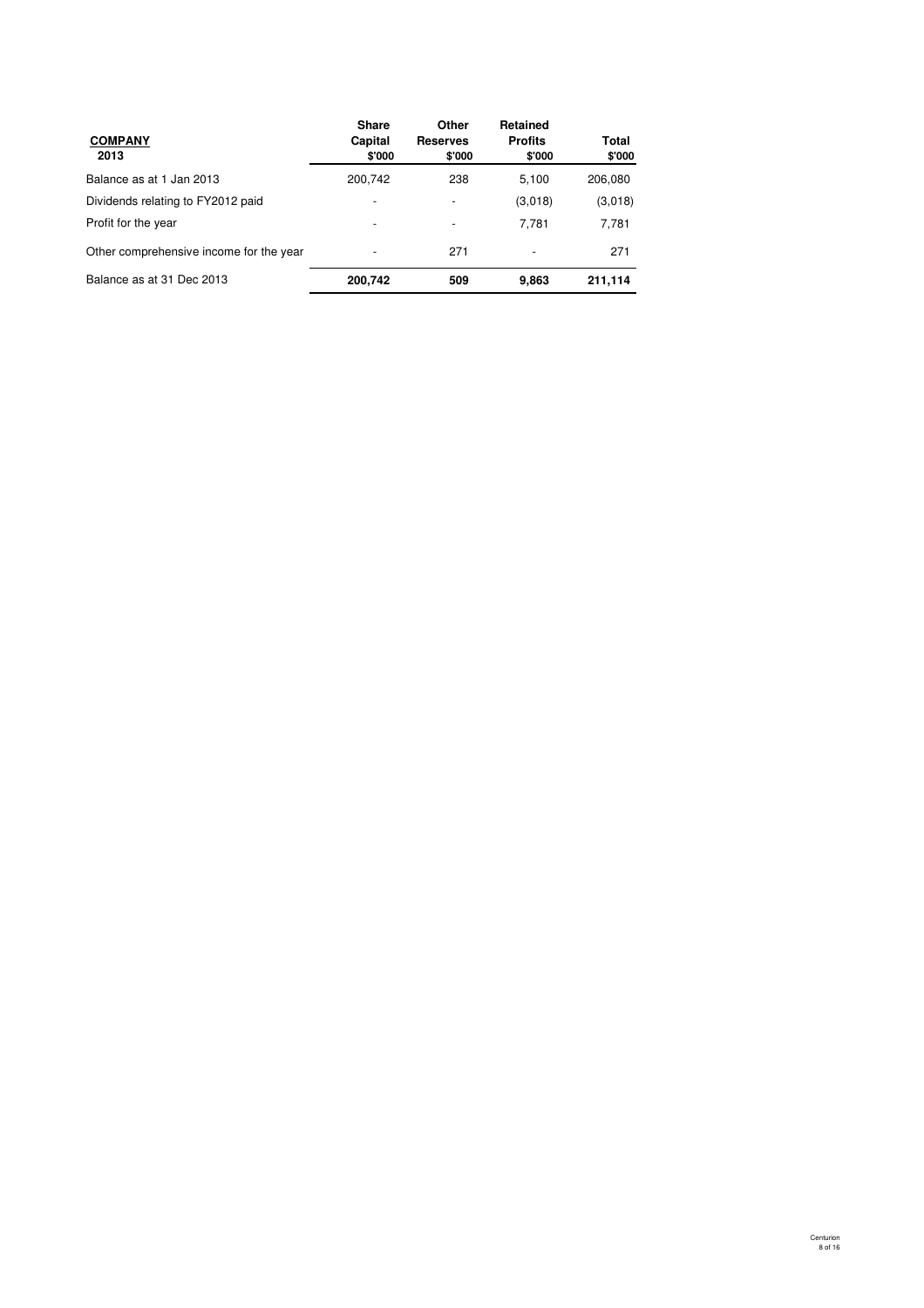**1(d)(ii) Details of any changes in the company's share capital arising from rights issue, bonus issue, share buy-backs, exercise of share options or warrants, conversion of other issues of equity securities, issue of shares for cash or as consideration for acquisition or for any other purpose since the end of the previous period reported on. State also the number of shares that may be issued on conversion of all the outstanding convertibles, as well as the number of shares held as treasury shares, if any, against the total number of issued shares excluding treasury shares of the issuer, as at the end of the current financial period reported on and as at the end of the corresponding period of the immediately preceding financial year.**

|                                                        | Company                 |                         |  |
|--------------------------------------------------------|-------------------------|-------------------------|--|
|                                                        | No. of shares<br>issued | Share capital<br>\$'000 |  |
| Issued and fully paid:                                 |                         |                         |  |
| As at 1 Jan 2014                                       | 756,060,841             | 200,742                 |  |
| Issue of new shares pursuant to the warrants exercised | 811,397                 | 405                     |  |
| As at 31 Dec 2014                                      | 756,872,238             | 201,147                 |  |

The Company does not have any outstanding convertibles and treasury shares as at 31 Dec 2014 and 31 Dec 2013.

#### **1(d)(iii) To show the total number of issued shares excluding treasury shares as at the end of the current financial period and as at the end of the immediately preceding year.**

|                                                         | Companv     |             |  |
|---------------------------------------------------------|-------------|-------------|--|
|                                                         | 31 Dec 14   | 31 Dec 13   |  |
| Total number of issued shares excluding treasury shares | 756.872.238 | 756.060.841 |  |

#### **1(d)(iv) A statement showing all sales, transfers, disposal, cancellation and/or use of treasury shares as at the end of the current financial period reported on.**

Not applicable. There were no treasury shares during the current financial period reported on.

#### **2 Whether the figures have been audited, or reviewed and in accordance with which auditing standard or practice.**

The figures have not been audited or reviewed by the Company's auditors.

#### **3 Where the figures have been audited or reviewed, the auditors' report (including any qualifications or emphasis of matter).**

Not applicable.

#### **4 Whether the same accounting policies and methods of computation as in the issuer's most recently audited annual financial statements have been applied.**

The financial information has been prepared in accordance with the same accounting policies and methods of computation adopted in the audited financial statements of the previous financial year, except where new or amended Financial Reporting Standards ("FRS") and Interpretations to FRS ("INT FRS") became effective from this financial year.

The adoption of these new or amended FRS and INT FRS did not result in substantial changes to the Group's and Company's accounting policies and had no material effect on the amounts reported for the current or prior financial years.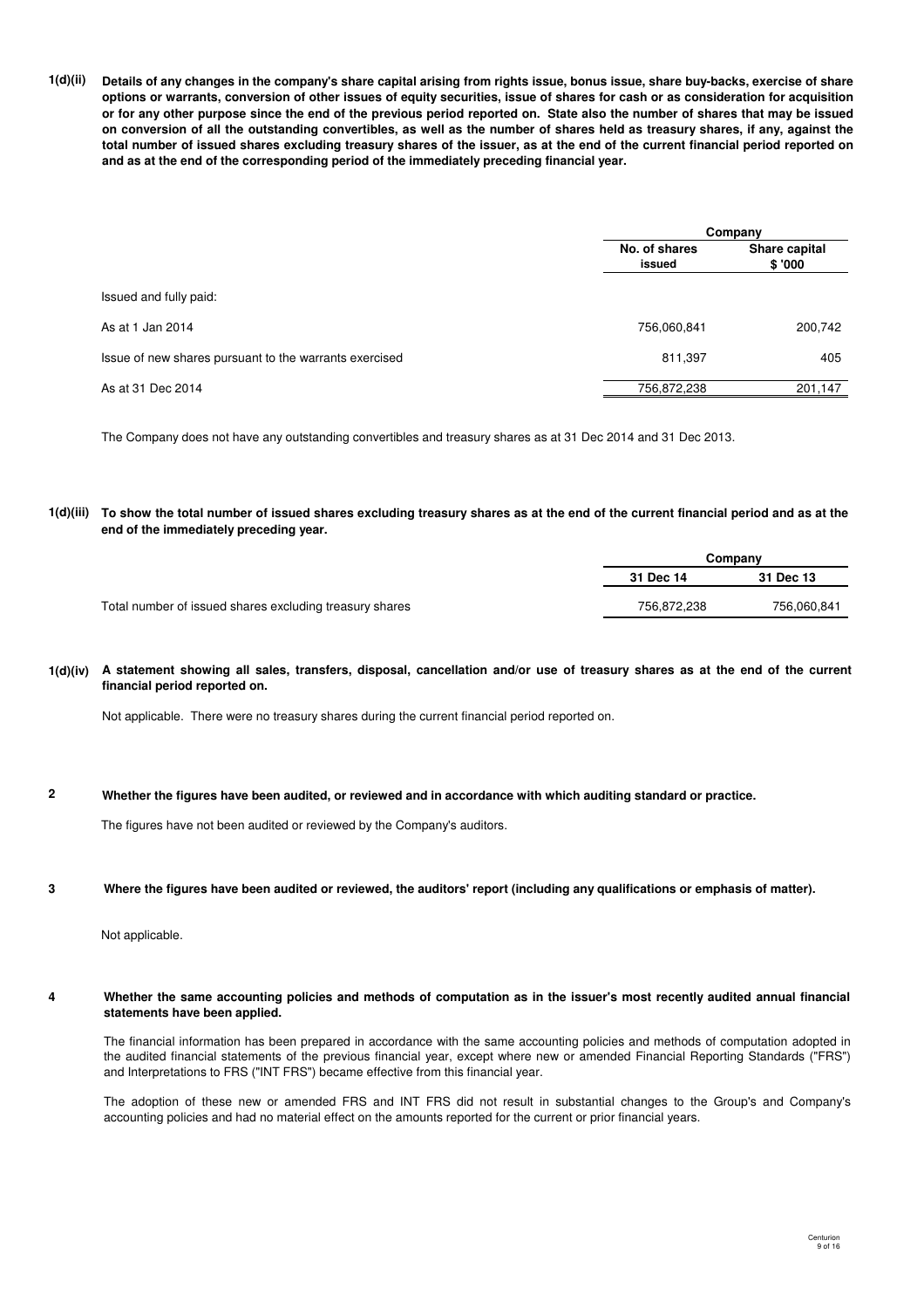#### **5 If there are any changes in the accounting policies and methods of computation, including any required by an accounting standard, what has changed, as well as the reasons for, and the effect of, the change.**

There are no significant changes in the Group's accounting policies and methods of computation nor any significant impact on the financial statements.

#### **6 Earnings per ordinary share of the group for the current financial period reported on and the corresponding period of the immediately preceding financial year, after deducting any provision for preference dividends.**

|     |                                                                 | Group                                   |              |                                        |             |
|-----|-----------------------------------------------------------------|-----------------------------------------|--------------|----------------------------------------|-------------|
|     |                                                                 | <b>Fourth Quarter ended 31 December</b> |              | <b>Twelve months ended 31 December</b> |             |
|     |                                                                 | 2014                                    | 2013         | 2014                                   | 2013        |
| (a) | Based on weighted average number of ordinary<br>shares on issue | 9.64 cents                              | $3.56$ cents | 14.70 cents                            | 12.19 cents |
| (b) | On a fully diluted basis                                        | 9.46 cents                              | $3.54$ cents | $14.42$ cents                          | 12.17 cents |

#### Note:

**7**

The earnings per share is calculated based on weighted average number of ordinary shares in issue of 756,589,973 for Q4 2014 and 756,589,973 for 12M 2014 (Q4 2013 & 12M 2013 : 756,060,841) ordinary shares.

The weighted average number of shares used for the calculation of EPS based on fully diluted basis is 771,066,199 for Q4 2014 and 771,120,831 for 12M 2014 (Q4 2013:760,538,650 & 12M 2013: 757,180,293).

#### **Net asset value (for the issuer and group) per ordinary share based on the total number of issued shares excluding treasury shares of the issuer at the end of the:**

 **(a) current period reported on; and**

 **(b) immediately preceding financial year.**

|                                    | Group       |             | Company     |             |
|------------------------------------|-------------|-------------|-------------|-------------|
|                                    | 31 Dec 14   | 31 Dec 13   | 31 Dec 14   | 31 Dec 13   |
| Net asset value per ordinary share | 51.61 cents | 38.74 cents | 28.85 cents | 27.92 cents |

**Note** 

The Group and Company net asset per ordinary share is calculated based on existing issued share capital of 756,872,238 (2013: 756,060,841) ordinary shares.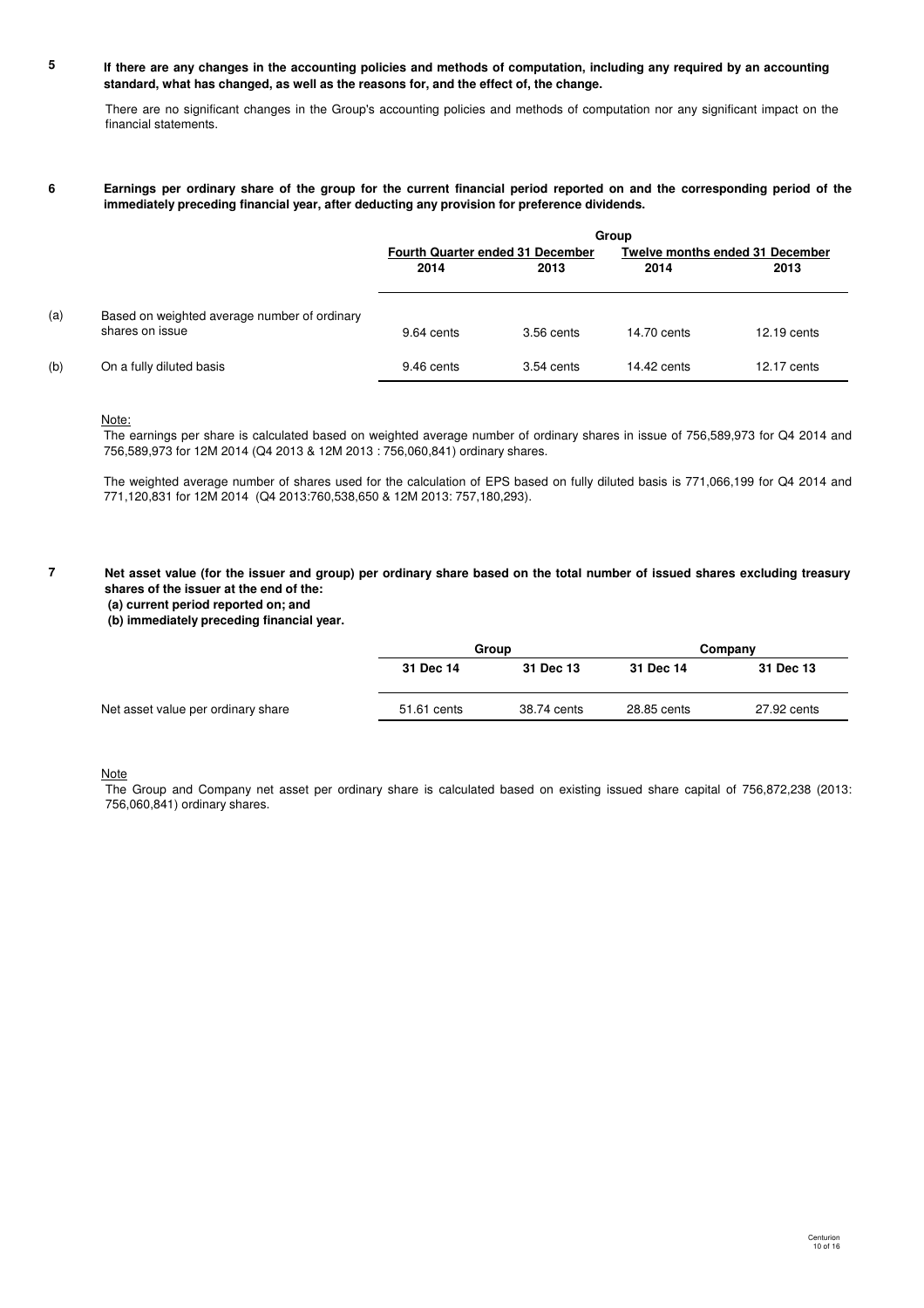#### **8 Group Performance Review**

**A review of the performance of the group, to the extent necessary for a reasonable understanding of the group's business. It must include a discussion of the following:**

**(a) any significant factors that affected the turnover, costs, and earnings of the group for the current financial period reported on, including (where applicable) seasonal or cyclical factors; and**

**(b) any material factors that affected the cash flow, working capital, assets or liabilities of the group during the current financial period reported on.**

#### **(a)(i) Fourth quarter review – Q4 FY2014 vs Q4 FY2013**

The Group recorded a total revenue of S\$26 million in 4Q 2014, an increase of 74% or S\$11.1 million compared to 4Q 2013. The growth was mainly contributed by the Group's accommodation business which registered a healthy quarter-on-quarter revenue growth of 90% or S\$11.4 million while the Group's optical disc business, on the other hand, experienced a slight decline in revenue of S\$0.3 million due to weaker market demands.

The Group's expansion into student accommodation in Australia and the UK in February and September 2014 respectively accounted for 67% or approximately S\$7.6 million in the revenue growth. The remaining increase of about S\$3.8 million in revenue was mainly contributed by an increase in the occupancy rates of the Group's workers accommodation primarily in Westlite Toh Guan, which had an increase in bed capacities since January 2014 and the dormitories in Malaysia, which occupancy rates had continued to improve.

With the increase in revenue, the Group's gross profit in 4Q 2014 increased by 86% from S\$9.2 million to S\$17.1 million due to the aforementioned revenue growth arising from the expansion of the accommodation business. The Group's gross profit margin also improved from 61% to 66% stemming from higher rental rates from the workers accommodation and the additional rental revenue derived from the expanded bed capacity at Westlite Toh Guan.

Administrative expenses increased by S\$1.0 million as a result of higher salary costs, professional fees and travelling costs associated with the expansion of the accommodation business.

Finance cost increased by S\$1.7 million, mainly arising from additional interest costs incurred in financing the newly acquired student accommodation assets.

Share of the results of associates and jointly controlled entities increased S\$7.9 million in 4Q 2014. Westlite Mandai recorded a fair value gain of S\$22.5 million on its investment property in 4Q 2014 which accounted for an increase of S\$7.8 million over a fair value gain of S\$14.7 million recorded in the corresponding quarter in the previous year. The Group's share of operational profits derived from Westlite Mandai increase only S\$0.1 million from S\$1.3 million in 4Q 2013 to S\$1.4 million in 4Q 2014.

Fair value gain of S\$40 million for the Group's investment properties were recorded in 4Q 2014 based on independent valuations being conducted at the year-end. The corresponding quarter in FY 2013 reported a fair value gain of S\$6.7 million.

Accordingly, the Group's total net profit after tax for the quarter increased 166% from S\$27.4 million in 4Q 2013 to S\$72.9 million in 4Q 2014.

Excluding the fair valuation gains, the net profit after tax derived from the Group's core business operations in 4Q 2014 was S\$10.1 million, a significant 68% increase quarter on quarter or S\$4.1 million increase compared to the S\$6 million recorded in 4Q 2013. The Group's accommodation business contributed close to 92% of the net profit at S\$9.3 million, while the optical disc business contributed S\$0.8 million profit in 4Q 2014.

### **(a)(ii) 12 months 2014 review – 12M FY2014 vs 12M FY2013**

<sup>1</sup>The Group achieved an increase of 48% in revenue from S\$57.1 million in FY2013 to S\$84.4 million in FY2014. The Group's accommodation business experienced a 62% growth or S\$29.1 million increase in revenue compared to last year due to the continued expansion of the Group's accommodation business. The Group's optical disc business, however, experienced a decrease of 18% or S\$1.8 million in revenue, due to continuing weak demand from its customers for physical optical disc media.

Overall, gross profit for the Group in FY2014 improved by S\$22.9 million, a notable increase of 70% compared to FY2013 on the back of higher revenue contribution from the accommodation business.

Administrative expenses rose by S\$3.9 million as a result of higher salary costs and professional fees associated with the expansion of the accommodation business.

Finance costs increased by S\$6.4 million, mainly as a result of interest expense incurred for the medium term notes issued in October 2013, bank facilities fees and interest charges from bank borrowings associated with the acquisition of student accommodation assets.

Share of the results of associates and jointly controlled entities included the recognition of profits from the sales of industrial property development, M Space, which amounted to S\$17.3 million during FY2014. The Group's share of the fair value gain on its joint venture's investment properties was S\$22.5 million compared to S\$34.1 million for FY2013. Excluding the one-off profits from sales of industrial property development during FY2014 and fair valuation gains, the share of results of associates and jointly controlled entities recorded an increase of 81%, from S\$3.1 million in FY2013 to S\$5.5 million in FY2014 due to the expanded bed capacity from 4,750 to 6,300 beds in Westlite Mandai dormitory.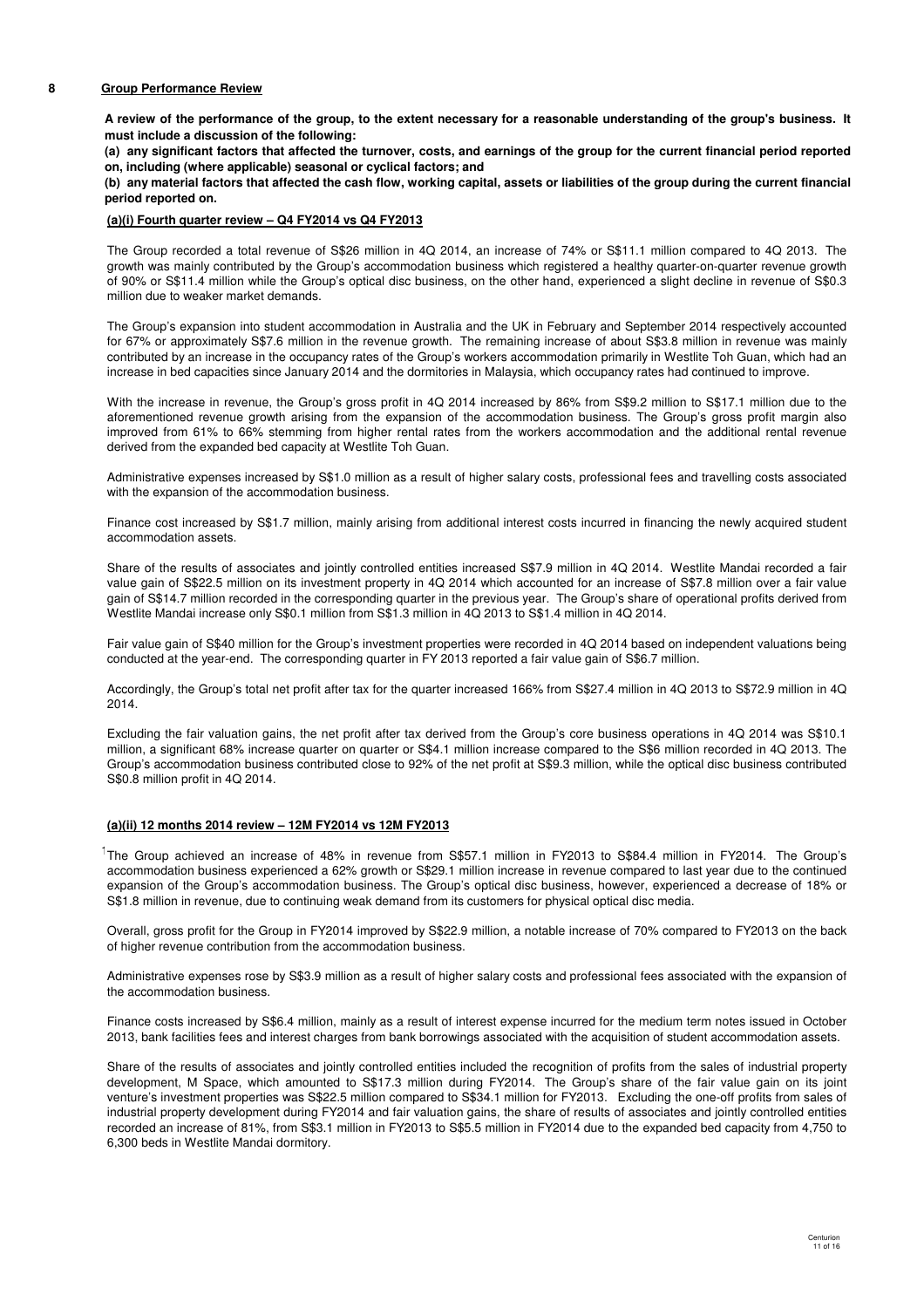Other losses of S\$3.1 million in FY2013 were mainly related to the one-off impairment charge on the Group's optical disc plant and equipment.

Fair value gain of S\$40 million on Group's investment properties was recorded in FY2014, a decrease of S\$2.8 million compared to a fair value gain of \$43 million recorded in FY2013.

The Group posted a net profit of S\$111.2 million in FY2014 for its continuing operations compared to S\$93.2 million in FY2013, which was a S\$18.1 million or 19% increase compared to last year

For the Group's core business operations which excludes trading profits from the sale of factory units in Mandai and fair value gains, the Group recorded a net profit of S\$31.1 million for FY2014. This was an increase of 63% or S\$12.0 million compared to a net profit of S\$19.1 million in FY2013, after adjusting for net gain from fair valuation and impairment charges.

Of the S\$31.1 million net profits from core business operations, the Group's accommodation business accounted for S\$30.2 million in net profits while its optical disc business contributed S\$0.9 million for the year.

#### **(b)(i) Review of Group Balance Sheet**

#### **Assets**

Trade and other receivables decreased by S\$6.2 million mainly due to collection of trade debts in the optical disc business particularly from its Australian operations which had ceased operations in April 2014.

Other current assets increased by S\$2.6 million mainly due to the net of a deposit S\$9.8 million paid for a project tender to develop a new dormitory in Singapore ("Westlite Papan") against a tender deposit relating a student accommodation asset acquired in Australia that was being transferred to investment properties.

The increase of S\$31.8 million in investments in joint ventures was primarily due to the Group's share of profits of the joint venture, offset by a S\$13.5 million dividend received from the joint venture.

Investment property increased by S\$315.7 million, largely due to the acquisitions of the student accommodation assets in Australia and the UK as well as the development of Westlite Woodlands. Fair value gain on the group's investment properties also contributed S\$40 million to the increase.

Intangible assets decreased by S\$4.9 million mainly due to the amortisation of a favorable lease which arose from the acquisition of Westlite Tuas.

#### **Liabilities**

Trade and other payables increased by S\$14.7 million, largely due to advance rents collected from the newly acquired student accommodation assets in the UK and Australia as well as payables arising for the development of Westlite Woodlands.

#### **Borrowings & Gearing**

Borrowings increased S\$245.3 million largely due to bank loans obtained in FY2014 to finance the acquisitions of student accommodation assets and the development of Westlite Woodlands. As a result, the Group's gearing ratio as at 31 December 2014 was 52%, an increase of 13% from the previous year.

The Group's workers and student accommodation assets during the period continued to generate and contribute stable and strong net operating cashflow of S\$50.6 million, a 82% increase from S\$27.8 million in FY 2013. Despite the higher gearing ratio, the 5 times interest cover continues to be adequate and is within the Group's interest cover threshold. The Group's developmental and acquired operating assets are primarily funded through bank debt with a loan maturity profile averaging 12 years. With proper debt and capital management policies in place, the Group continues to generate a net operating cash flow surplus of S\$25.0 million (after deducting interest and loan principle repayments) for FY2014, which is a two fold increase compared to the S\$12.2 million generated for FY2013.

The Group's balance sheet remains healthy and robust with S\$63.1 million cash and cash equivalents. Given the strong and stable operating cashflow, the Group has additional debt headroom for further growth and expansion.

#### **(b)(ii) Review of Company Balance Sheet**

Trade and other receivables under current and non current assets mainly relates to loan or advances given to subsidiaries.

Investment in subsidiaries increased by S\$8.7 million this year mainly as a result of the acquisition of student accommodation assets.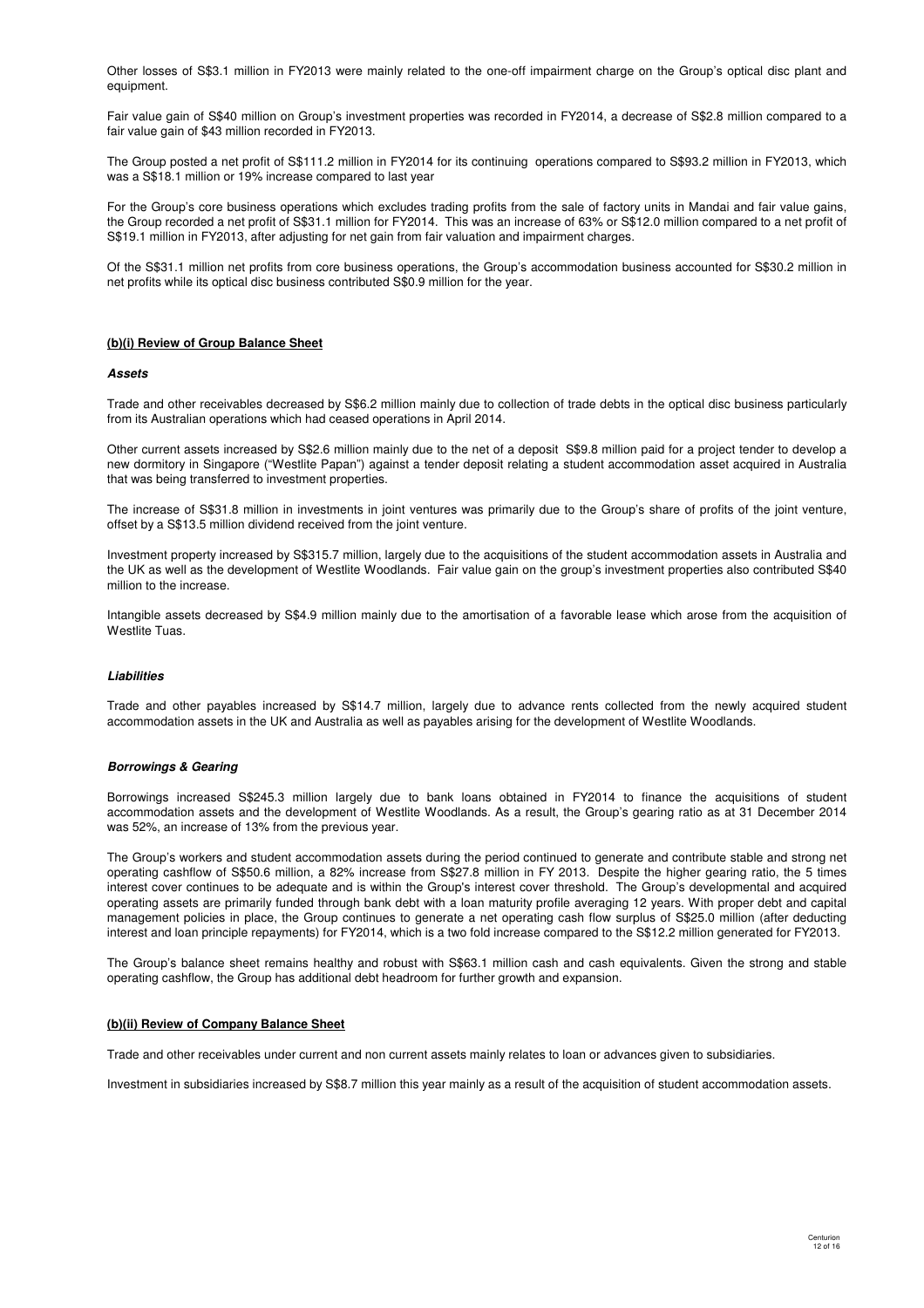#### **(b)(iii) Review of Cash Flow Statement**

In FY2014, the Group generated a positive cash flow of S\$50.6 million from operating activities.

During FY2014, cash of S\$264.6 million in investing activities was mainly used for the acquisition and development of the Group's accommodation assets.

Net cash of S\$229.8 million was received from financing activities mainly due to financing obtained for acquisitions and project developments offset by the regular repayment of borrowings and interest paid during the year.

As a result of the above activities, the Group recorded an increase in cash and cash equivalents of S\$15.7 million, maintaining healthy cash and cash equivalent balance of S\$59.1 million as at 31 December 2014.

#### **Where a forecast, or a prospect statement has been previously disclosed to shareholders, any variance between it and the actual results.**

Not applicable

**10**

**9**

**A commentary at the date of the announcement of the significant trends and competitive conditions of the industry in which the group operates and any known factors or events that may affect the group in the next reporting period and the next 12 months.**

#### **(i) Accommodation Business**

The overall outlook for the Group's Accommodation Business remains positive, supported by stable demand for both its workers and student accommodation across Singapore, Malaysia, Australia and the United Kingdom. The completion of Westlite Woodlands in Singapore, Westlite Tampoi and Westlite Senai II in Malaysia, totaling 14,900 beds will provide the pipeline and earnings growth for the Group in 2015.

#### (a) Workers Accommodation

Singapore remains a key market for the Group, with 23,500 beds across three operating workers accommodation. Our fourth project, Westlite Woodlands with 4,100 beds, is under construction and is expected to be operational in 3Q 2015. Our fifth and latest project in Singapore, Westlite Papan, is a 7,900-bed workers accommodation with an integrated ASPRI (Association of Process Industry) training centre which caters to workers from the process industry. Westlite Papan is expected to be operational in 2016.

On a portfolio basis, the assets are expected to continue to achieve high occupancy rates in 2015. The Group's assets are well-located throughout Singapore, particularly Westlite Toh Guan and Westlite Mandai which cater to multiple industries and are expected to enjoy close to full occupancy.

Westlite Tuas, which has an occupancy rate of more than 90%, caters primarily to foreign workers in the construction industry. With the Singapore government's tightening of foreign workers quota for the construction industry, coupled with competition from another new dormitory in the same vicinity that is expected to be operational in 1Q 2015, the Group is actively managing this asset to ensure its occupancy rate remains high.

While the Singapore Government has released parcels of land to build approximately 100,000 beds over the past two years, the Group believes the demand for purpose-built workers accommodation will continue to outweigh the supply of beds. This new supply of beds are expected to replace a proportion of 70,000 beds belonging to purpose-built dormitories with short-term leases that are due to expire over the next two to three years, as well as other non-purpose-built workers accommodation.

The Singapore Government advocates purpose-built workers accommodation as the preferred accommodation to house foreign workers, as these are better equipped to meet the welfare, social, physical and psychological well-being needs of the workers.

With purpose-built workers accommodation being the preferred accommodation for foreign workers, coupled with the good quality and the favorable locations of its assets, the Group is cautiously optimistic that its rental and occupancy rates will continue to remain stable.

On 20 January 2015, the Parliament of Singapore passed the Foreign Employee Dormitories Bill 2014, which provided additional regulations and licensing requirement for the operators of larger dormitories with 1,000 and more beds. The new regulations act as barriers of entry for new and inexperienced dormitory operators, which bode well for the Group.

The Group will keep abreast of industry developments as well as government policy changes, so as to make the necessary adjustments to its portfolio mix and rental rates to adapt to changing industry demands.

In Malaysia, the Group is gaining traction with its portfolio of 14,500 beds across five workers accommodation in Johor, where its occupancy rate on a portfolio basis has now reached above 90%. With more companies recognising the Group's proven record and capabilities in providing well-managed accommodation, occupancy rates are expected to continue to improve.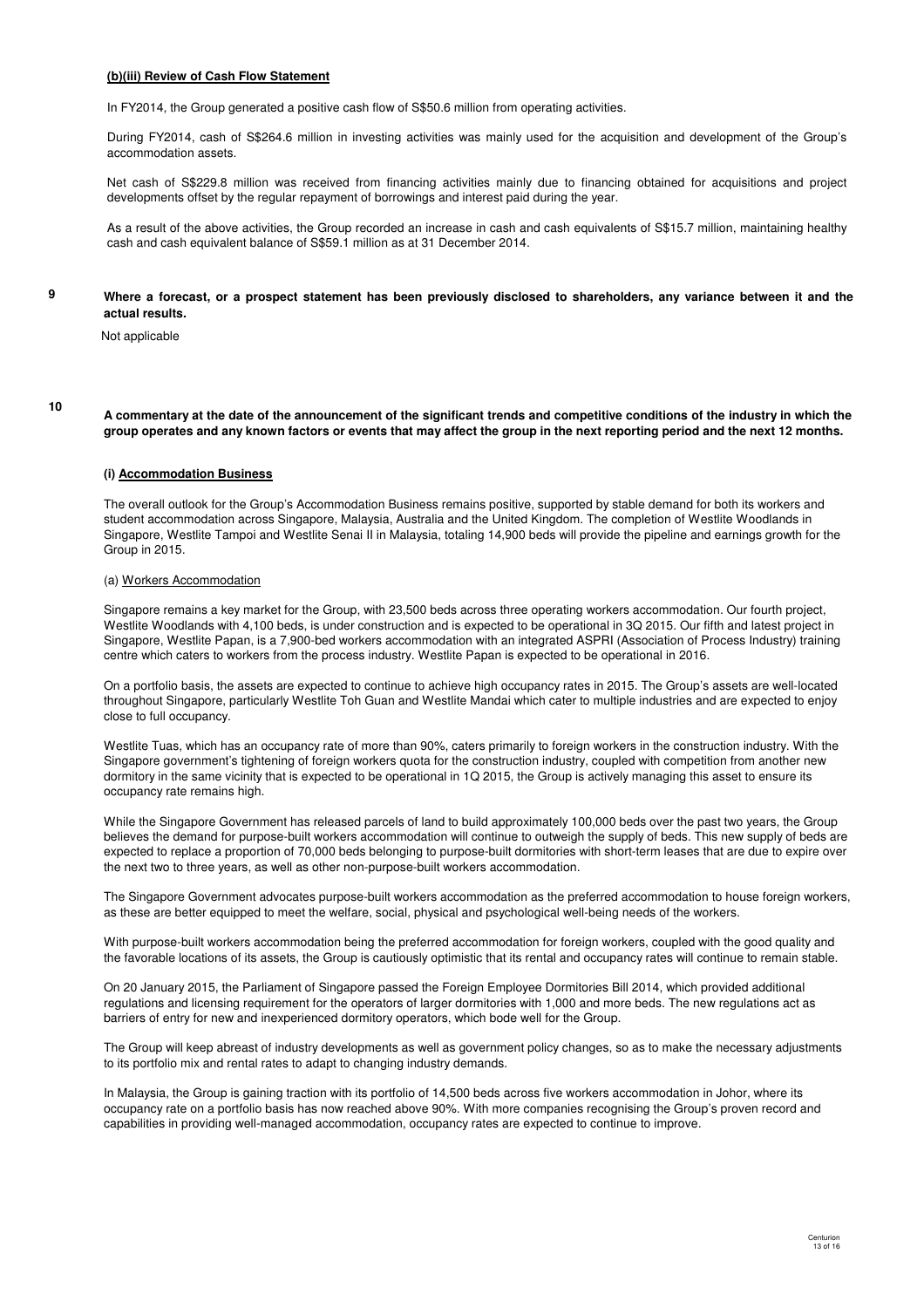Westlite Tampoi and Westlite Senai II with a total of 10,800 beds under construction are expected to be completed in 1Q 2015 and 4Q 2015 respectively. Two new projects in Penang, Westlite Minyak and Westlite Juru with a total capacity of 17,000 beds, are currently under planning and both projects are expected to be completed in 2016. The Group is optimistic that the occupancy and rental rates of its Malaysian assets will continue to enjoy steady growth.

On 16 January 2015, the Group announced that it is exploring the feasibility of establishing a workers accommodation REIT to unlock value in certain assets as well as to recycle capital to pursue its growth strategies across its growing accommodation business. The Group will announce more details on its REIT plans as and when appropriate.

#### (b) Student Accommodation

Student accommodation is a segment that the Group sees good growth potential, in light of the strong demand for and stable rental rates of this asset class.

In Australia, RMIT Village is expected to operate at close to full occupancy in the 2015 academic year, and has strengthened its competitive position with the refurbishment of the rooms in January 2015. Studies are ongoing to evaluate other asset enhancement initiatives to further enhance the potential of the property.

In the United Kingdom, the Group's newly acquired portfolio of four student accommodation assets, comprising three assets in Manchester and one asset in Liverpool with over 1,900 beds, are operating close to full occupancy in the current academic year. Given the healthy demand of purpose-built student accommodation in both cities, the assets are expected to perform well and contribute positively to the Group's earnings.

#### (c) Moving forward

The Group will continue to explore opportunities to further grow its Accommodation Business in both existing and new markets.

#### **(ii) Optical Disc Business**

The operating environment for the Group's Optical Disc business remains difficult as the market demand for physical optical storage media is weak. The Group will focus on controlling costs and carrying out necessary restructuring to ensure that the business continues to generate positive cash flow.

### **11 Dividend**

### **(a) Current Financial Period Reported On**

Any dividend declared for the current financial period reported on ?

| Name of Dividend:                    | Interim dividend            | Final dividend              |
|--------------------------------------|-----------------------------|-----------------------------|
| Dividend Type:                       | lCash                       | Cash                        |
| Dividend Amount per Share (in cents) | 0.5 cent per ordinary share | 1.0 cent per ordinary share |
| Tax Rate:                            | 1-tier tax exempt           | 1-tier tax exempt           |

#### **(b) Corresponding Period of the Immediately Preceding Financial Year**

Any dividend declared for the corresponding period of the immediately preceding financial year?

| Name of Dividend:                    | <b>Final dividend</b>        |
|--------------------------------------|------------------------------|
| Dividend Type:                       | lCash                        |
| Dividend Amount per Share (in cents) | 0.6 cent per ordinary shares |
| Tax Rate:                            | l1-tier tax exempt           |

#### **(c) Date Payable**

To be advised

#### **(d) Books Closure Date**

To be advised

#### **12 If no dividend has been declared / recommended, a statement to that effect.**

Not applicable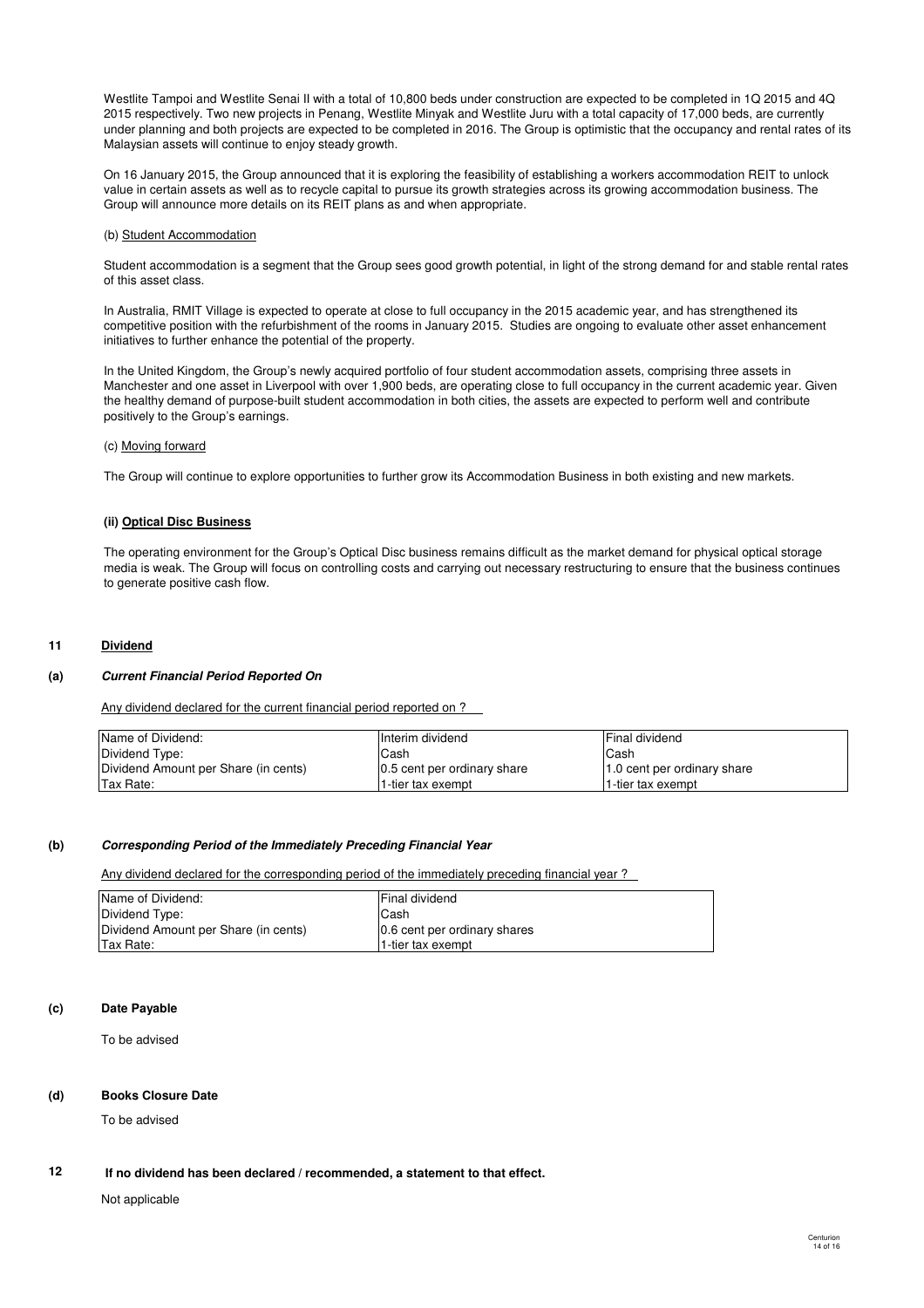### **PART II - ADDITIONAL INFORMATION REQUIRED FOR FULL YEAR ANNOUNCEMENT**

**13 Segmented revenue and results for business or geographical segments (of the group) in the form presented in the issuer's most recently audited annual financial statements, with comparative information for the immediately preceding year.**

# Primary reporting format - geographical segments by location of assets

|                                                                                                                                                                                                                                         | Optical            | Workers<br>Accomodation | Students<br>Accomodation        | Total for<br>continuing<br>operations                                 |
|-----------------------------------------------------------------------------------------------------------------------------------------------------------------------------------------------------------------------------------------|--------------------|-------------------------|---------------------------------|-----------------------------------------------------------------------|
| Year ended 31 December 2014                                                                                                                                                                                                             | \$'000             | \$'000                  | \$'000                          | \$'000                                                                |
| Total segment sales<br>Inter-segment sales                                                                                                                                                                                              | 8,538<br>(555)     | 61,909                  | 14,551                          | 84,998<br>(555)                                                       |
| Sales to external parties                                                                                                                                                                                                               | 7,983              | 61,909                  | 14,551                          | 84,443                                                                |
| Segment results<br>Finance expense<br>Interest income<br>Dividend income                                                                                                                                                                | 455<br>(4)         | 32,691<br>(5,975)       | 7,468<br>(2,910)                | 40,614<br>(8,889)<br>246<br>111                                       |
| Fair value gain on investment properties<br>Share of profit of associated companies / joint venture<br>Profit before tax<br>Income tax expense<br>Net profit                                                                            | 48                 | 43,276<br>45,284        | (2,968)                         | 40,308<br>45,332<br>117,722<br>(6, 503)<br>111,219                    |
| Segment assets<br>Short-term bank deposits<br>Financial assets, available-for-sale<br>Tax recoverable<br>Deferred income tax assets<br>Investments in associated companies<br>Investments in joint venture<br>Consolidated total assets | 18,046             | 488,592                 | 249,156                         | 755,794<br>29,767<br>2,314<br>307<br>60<br>1,371<br>84,418<br>874,031 |
| Segment liabilities<br>Borrowings<br>Current income tax liabilities<br>Deferred income tax liabilities<br>Consolidated total liabilities                                                                                                | 5,438<br>409       | 27,928<br>262,217       | 6.682<br>168,834                | 40,048<br>431,460<br>7,063<br>3,128<br>481,699                        |
| Capital expenditure                                                                                                                                                                                                                     | 9                  | 39,659                  | 234,973                         | 274,641                                                               |
| Depreciation                                                                                                                                                                                                                            | 432                | 1,403                   | 92                              | 1,927                                                                 |
| Amortisation                                                                                                                                                                                                                            | ä,                 | 4,940                   | ä,                              | 4,940                                                                 |
|                                                                                                                                                                                                                                         | Optical            | Workers<br>Accomodation | <b>Students</b><br>Accomodation | Total for<br>continuing<br>operations                                 |
| Year ended 31 December 2013                                                                                                                                                                                                             | \$'000             | \$'000                  | \$'000                          | \$'000                                                                |
| Total segment sales<br>Inter-segment sales                                                                                                                                                                                              | 10,912<br>(1, 134) | 47,275                  |                                 | 58,187<br>(1, 134)                                                    |
| Sales to external parties                                                                                                                                                                                                               | 9,778              | 47,275                  | $\overline{\phantom{a}}$        | 57,053                                                                |
| Segment results<br>Finance expense<br>Interest income                                                                                                                                                                                   | (1,439)<br>10      | 23,167<br>(2,526)       |                                 | 21,728<br>(2, 516)<br>156                                             |
| Dividend income<br>Fair value gain on investment properties<br>Impairment of property, plant and equipment<br>Goodwill written off<br>Share of loss of associated companies / joint venture                                             |                    | 43,122                  |                                 | 188<br>43,122<br>(3,074)<br>(64)<br>37,173                            |
| Profit before tax<br>Income tax expense                                                                                                                                                                                                 |                    |                         |                                 | 96,713<br>(3, 555)                                                    |
| Net profit                                                                                                                                                                                                                              |                    |                         |                                 | 93,158                                                                |
| Segment assets<br>Short-term bank deposits<br>Financial assets, available-for-sale<br>Deferred income tax assets<br>Investments in associated companies<br>Investments in joint venture<br>Consolidated total assets                    | 14,924             | 404,557                 |                                 | 419,481<br>28,674<br>2,521<br>91<br>1,348<br>52,569<br>504,684        |
| Segment liabilities<br>Borrowings<br>Current income tax liabilities<br>Deferred income tax liabilities<br>Consolidated total liabilities                                                                                                | 5,643              | 17,996<br>186,190       |                                 | 23,639<br>186,190<br>6,908<br>3,104<br>219,841                        |
|                                                                                                                                                                                                                                         |                    |                         |                                 |                                                                       |
| Capital expenditure<br>Depreciation                                                                                                                                                                                                     | 24<br>1,356        | 113,986<br>1,046        |                                 | 114,010<br>2,402                                                      |